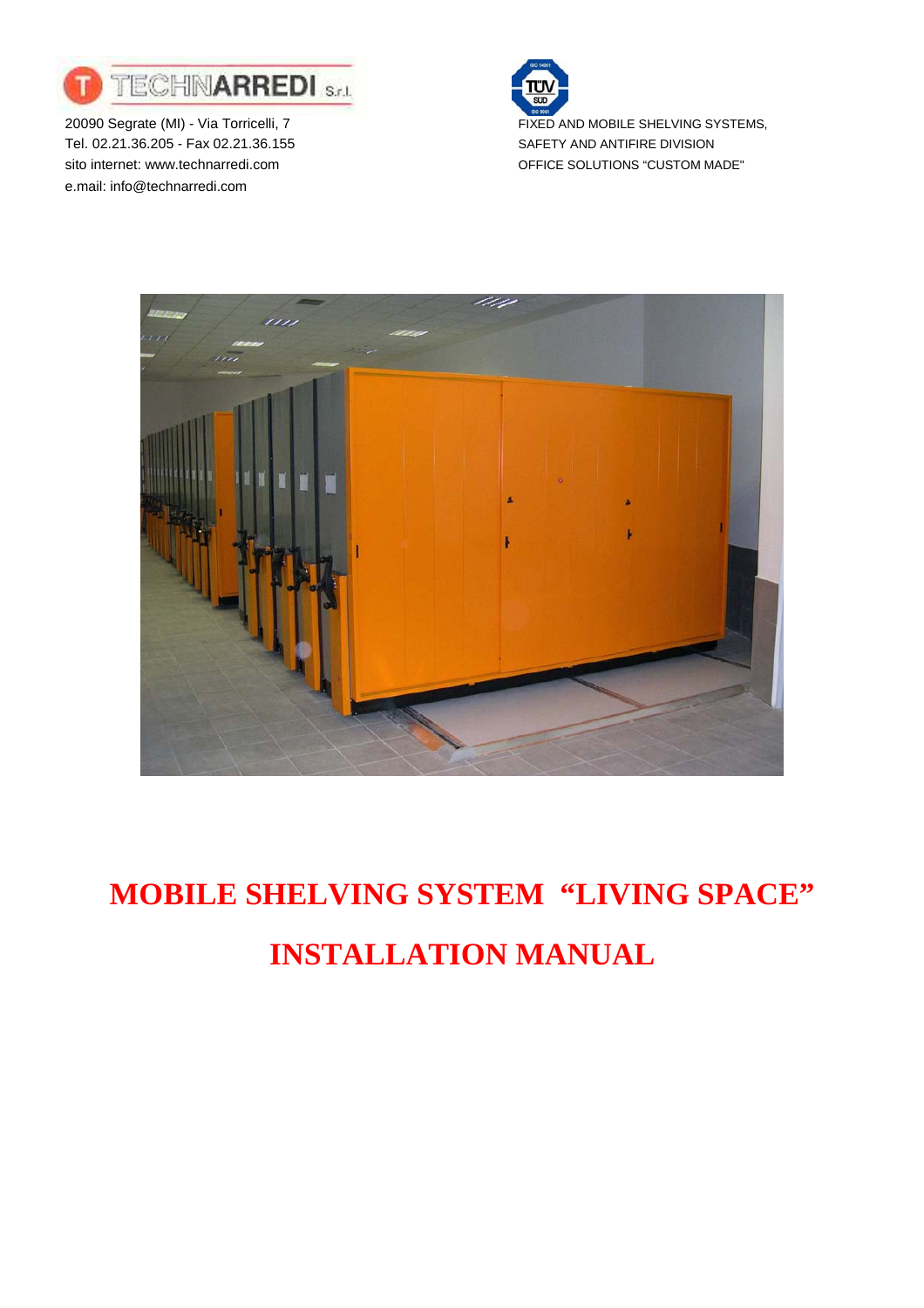## **1. RAILS ASSEMBLY (NO WOODEN PLATFORM)**

1.1 Proceed to identify the correct pieces of mobile shelving installation.

1.2 Calculate and mark on the floor the position and of the tracks, carefully considering the volume of space and distances from the walls or the edge of the bay (this distance should be approx. mm.400).

1.3 Check with the optical level or other instruments, perfect levelling between the tracks and the pavement; to have a correct running, any height differences must be resolved by placing and fixing to the floor some metal plates (which are included), where possible very close to the fixing holes.



1.4 Set ground tracks, with screws mm.80 long, and its expansion dowels, perforating the pavement with a tip from mm.8 Ø, through the holes already on track.

1.5 Set floor anti profiles, the profiles to slide, tested the "U", using screws mm.50 long, and plugs into holes mm.8 Ø.

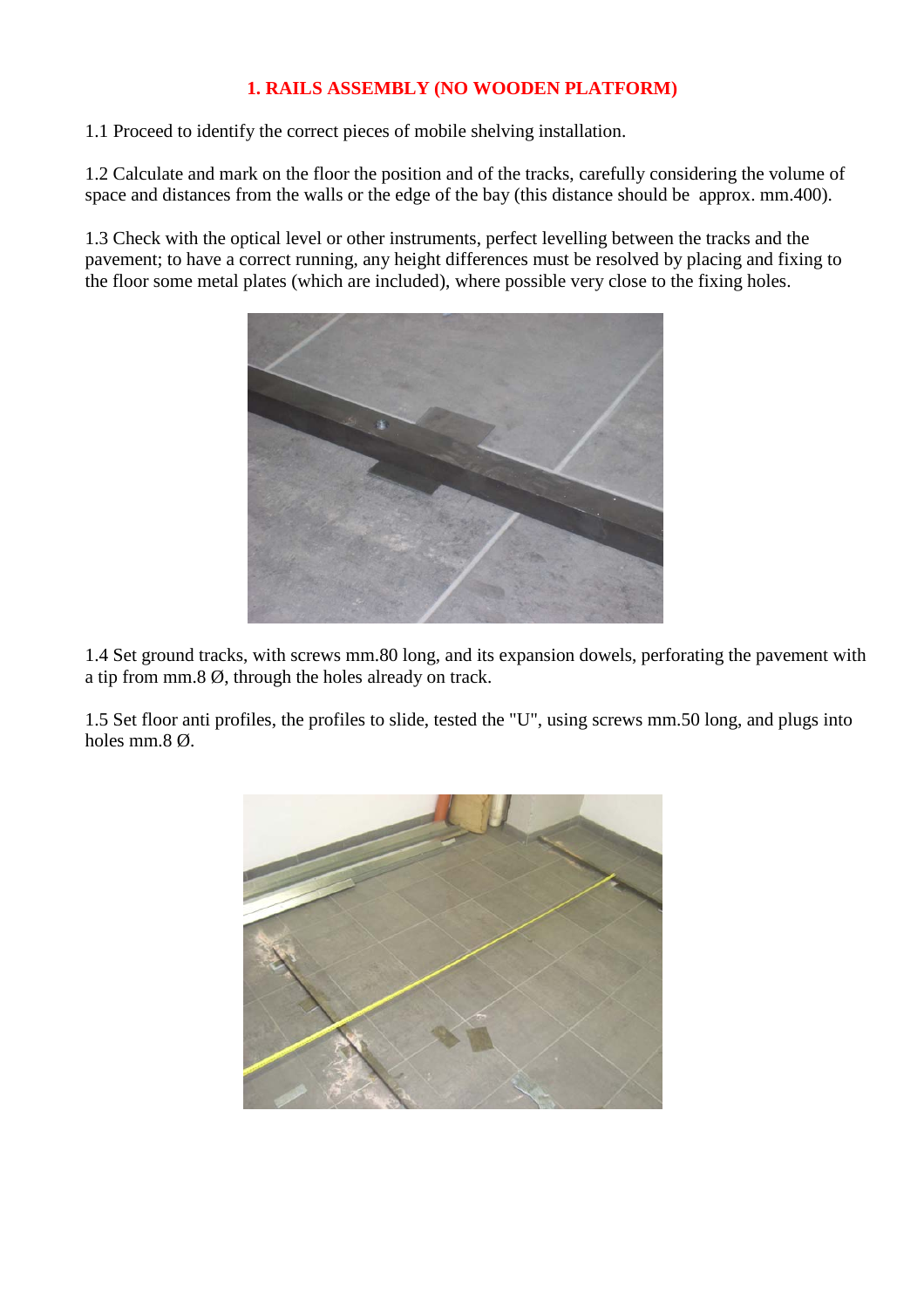## **2. RAILS ASSEMBLY (WITH WOODEN PLATFORM)**

2.1 Proceed to identify the correct pieces of mobile shelving installation.

2.2 Calculate and mark on the floor the position and of the tracks, carefully considering the volume of space and distances from the walls or the edge of the bay (this distance should be approx. mm.400).

2.3 Check with the optical level or other instruments, perfect levelling between the tracks and the pavement; to have a correct running, any height differences must be resolved placing and fixing to he floor some metal plates (which are included), where possible very close to the fixing holes.



2.4 Set ground tracks, with screws mm.80 long, and its expansion dowels, perforating the pavement with a tip from mm.8 Ø, through the holes already on track.

2.5 Set floor anti profiles, the profiles to slide, tested the "U", using screws mm.50 long, and plugs into holes mm.8 Ø.

2.6 Place and lay all the parts of the platform in accordance with the sequence shown in the drawing, connecting one to the other through junction points, that must be included in the milling edge; any height differences between tracks and platform must be resolved, by placing and fixing under the platform some metal plates, including the thickness necessary to middle panel and at least 2 points in coincidence of joints.

Proceed with the laying of the profiles to "L" fixed to the platform to step ca. mm.800

2.7 Lay the profile to slide side of the head and then connecting the corners on the floor with screws and bolts to attach them to the basement and selfperforating screws to attach them to the platform (see point 2.6)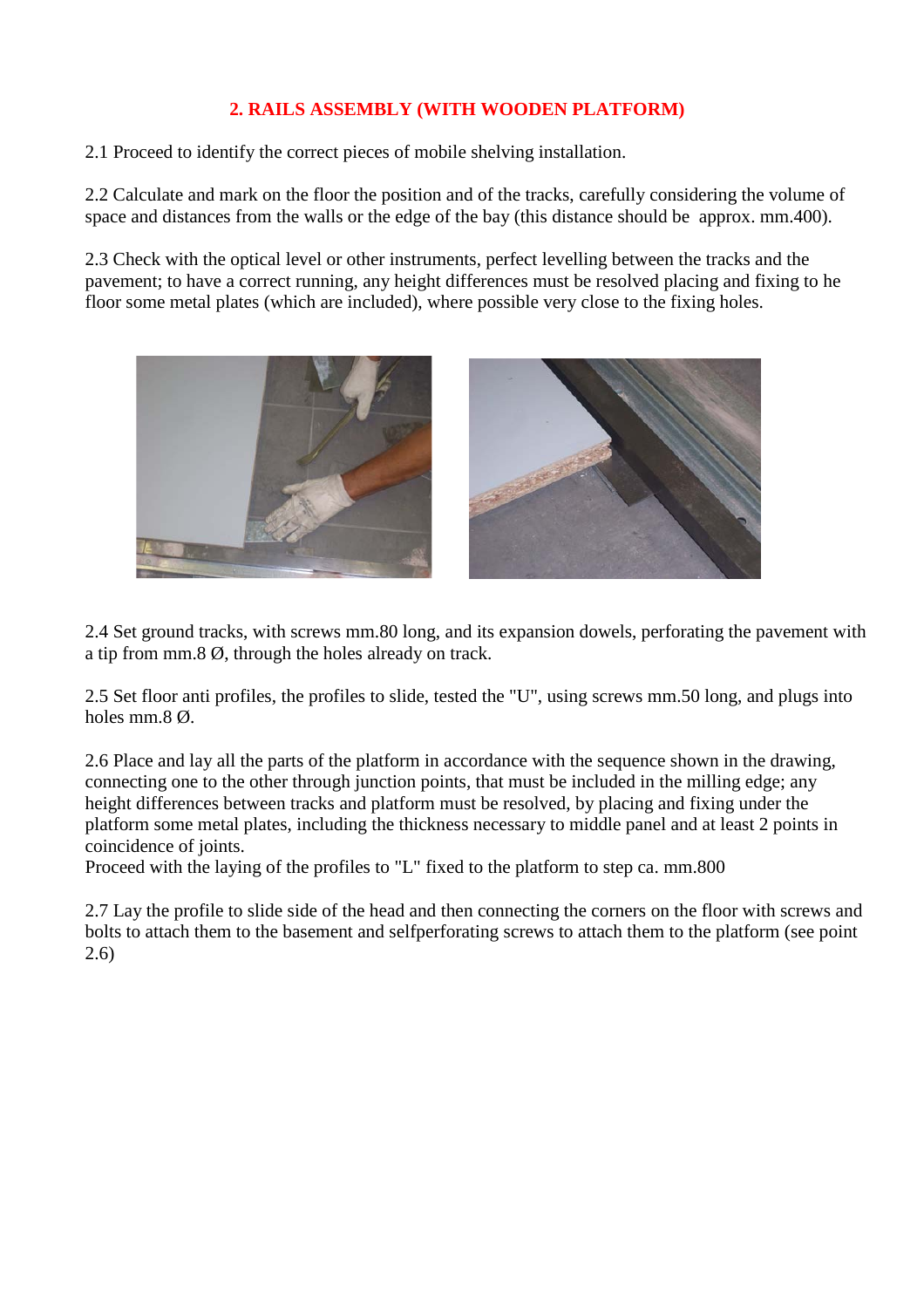# **3. FIXED AND MOBILE BAYS INSTALLATION**



(MOBILE BAYS **WITH** WOODEN PLATFORM)



(MOBILE BAYS **WITHOUT** WOODEN PLATFORM)

3.1 Place the rails on track, and be sure the bearings are anti in their profiles driving

3.2 If bays are composed of 2 pieces, join them by screwing the party equipped with sledge with wheels, the other with screws TE8x16 flange

The perfect connection of 2 pieces is also possible by acting on the screws connecting the sled on the offensive set in the pipe, checking the 2 diagonals

3.3 Connect the tree wheel trailer with screw and nut TE 10x30 self-M10

3.4 Ensure that all trucks are lined up, otherwise act on anti wheels.

3.5 Place the basket and fixed with screws to fasten rails

3.6 For the fixed single sided bay, normally equipped with rear back panels, fixing the tracks must be done after the installation of shelves.

3.7 Check the tightening of the screws of the transmission shaft (with self-dice)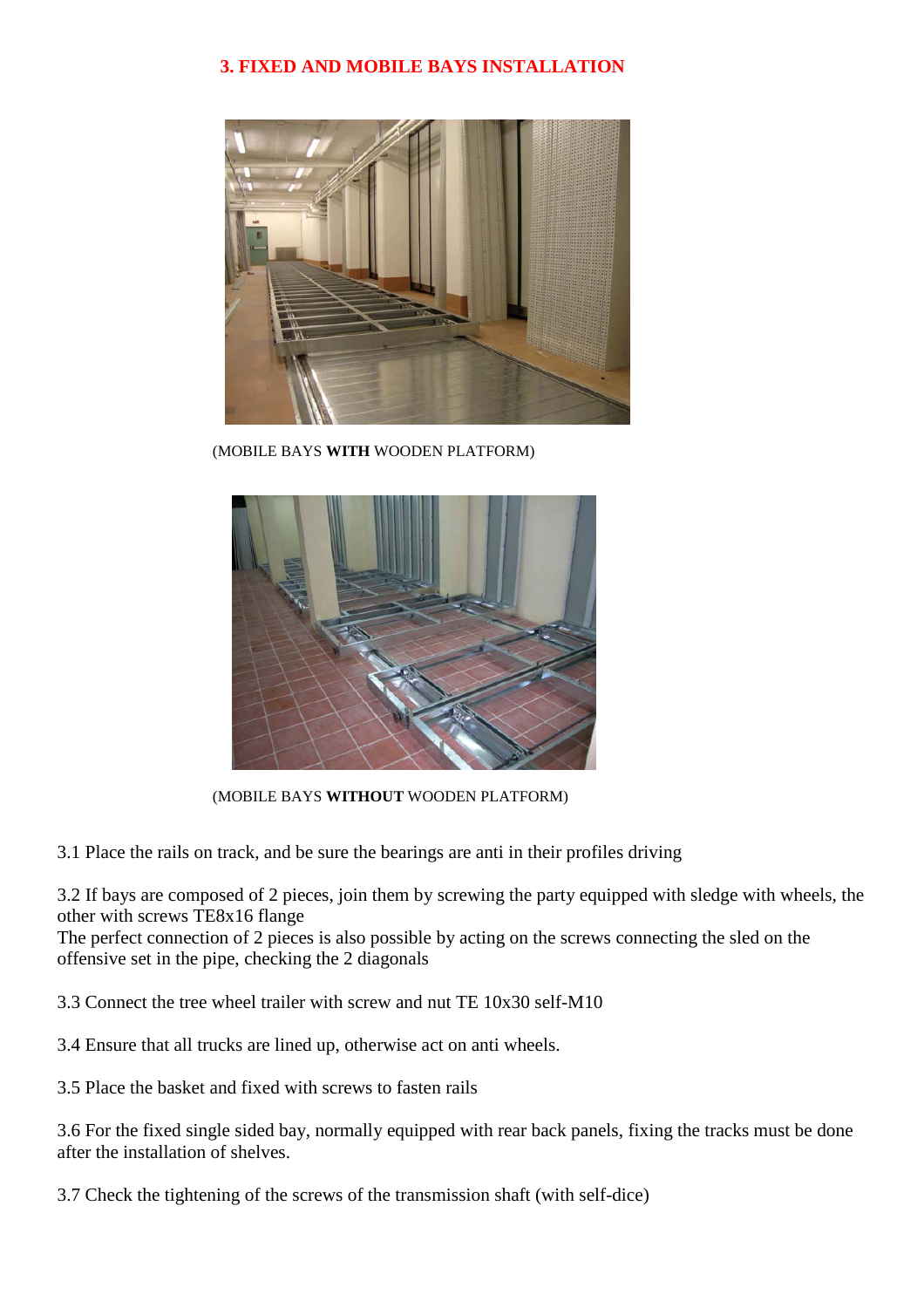## **4. LATERAL PANELS INSTALLATION**

4.1 Set the "L" plates to bay with screw TE6x12



- 4.2 Place lateral panels on top of the bay and set them to "L" with screws TBL 6x12 (see dis. 02.4.005
- 4.3 Fill lateral panels above the hats and set them with 4 screws



- 4.4 Secure both of lateral panels vertically with Te 6x12 screws and nuts.
- 4.5 Put in a right shape and lead the shelves and tighten the screws

4.6 For back panels of fixed bay, which have only holes, they are fixed to the sides with screws and nuts, with the same technique of bilateral mobile bays.

4.7 After installing rear back panels, shift the truck to the wall and fix it with screws.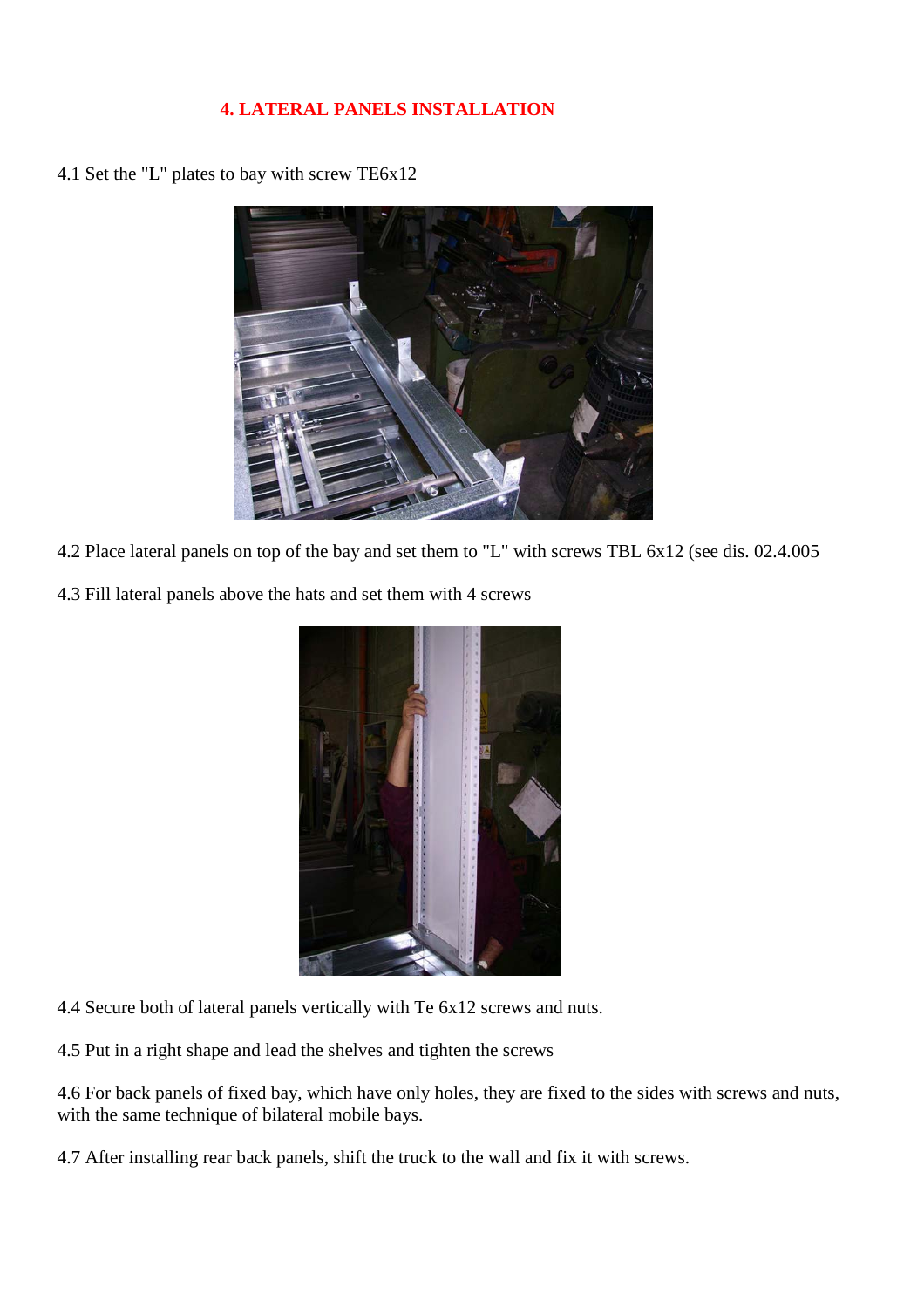## **5. CROSS BARS INSTALLATION**



5.1 The cross bare is composed of 2 dishes, 4 brackets, 8 screws TE 6x12 and 8 dice.

5.2 The number of cross bars and their location is shown in the main drawing of mobile shelves

5.3 The assembly is done by setting the brackets at 4 lower and upper extremities flank of a side wall, and the linking of 2 plates, cross the square.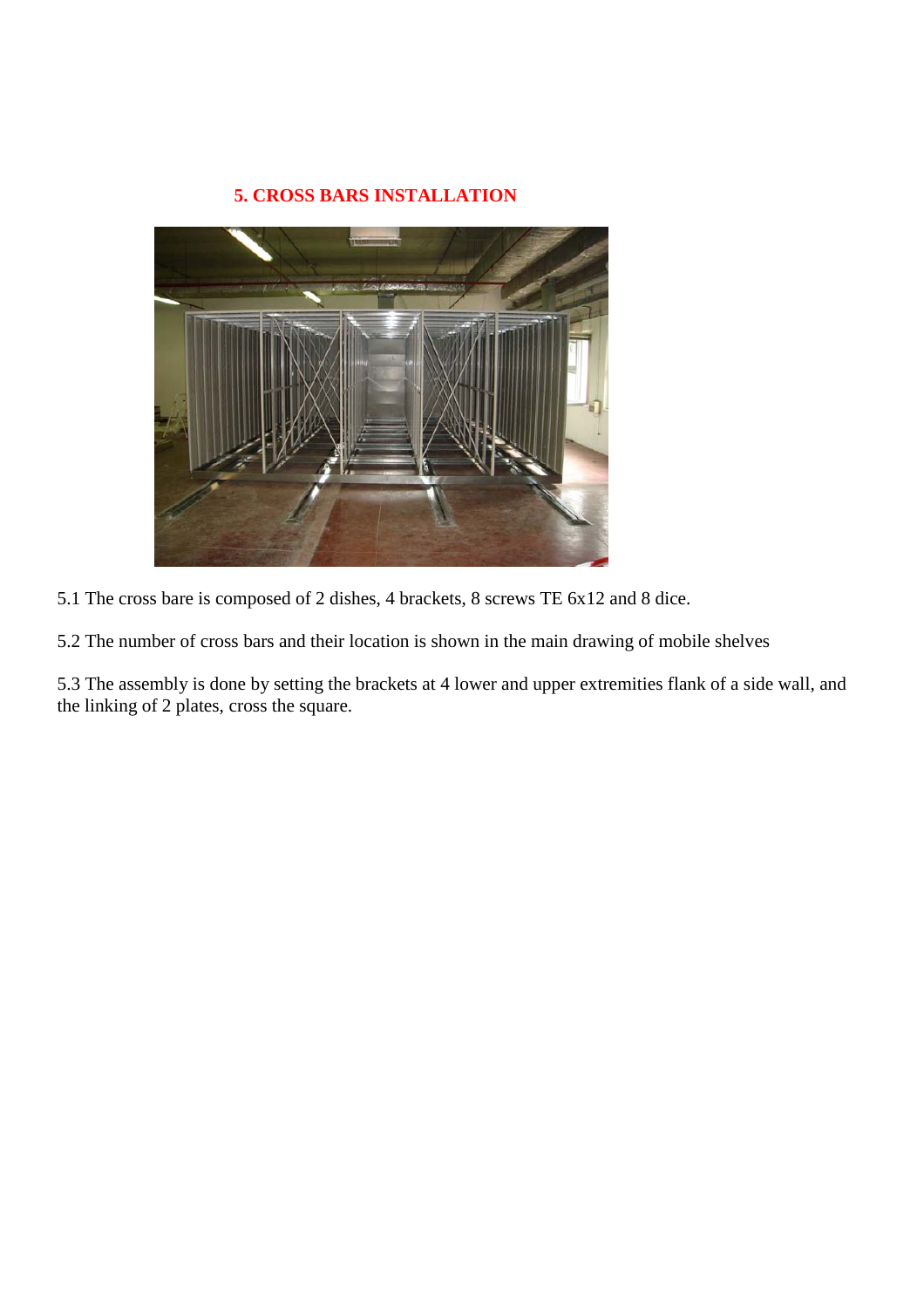#### **6. FRONT CARTER WITH ROTATING HANDLE INSTALLATION**



6.1 Before fixing the carter, be sure to place the chain onto the gear wheel.

6.2 Secure the carter to the basket with 4 screws M8 flange, making the chain tension in the housing pushing up through the floor, check the right positioning of carter, tighten the screws.

6.3 Secure the housings carter at the top alongside with 2 selfperforating screws (from the side)

6.4 Fill plastic cover top of the casing and secure the 2-sided self with screws 4.2 x16

6.5 Fill in the wheel hub of carter and secure with screw TCEI 6x20.

6.6 Paste the first circular metal disc sticker and then the trademark in the center of the flyer.

6.7 The leaflets have a lock should be fitted to the first and / or mobile cart last (as shown in the design of installation)

6.8 Check the operation in opening and closing the lock and the total blockade of all the system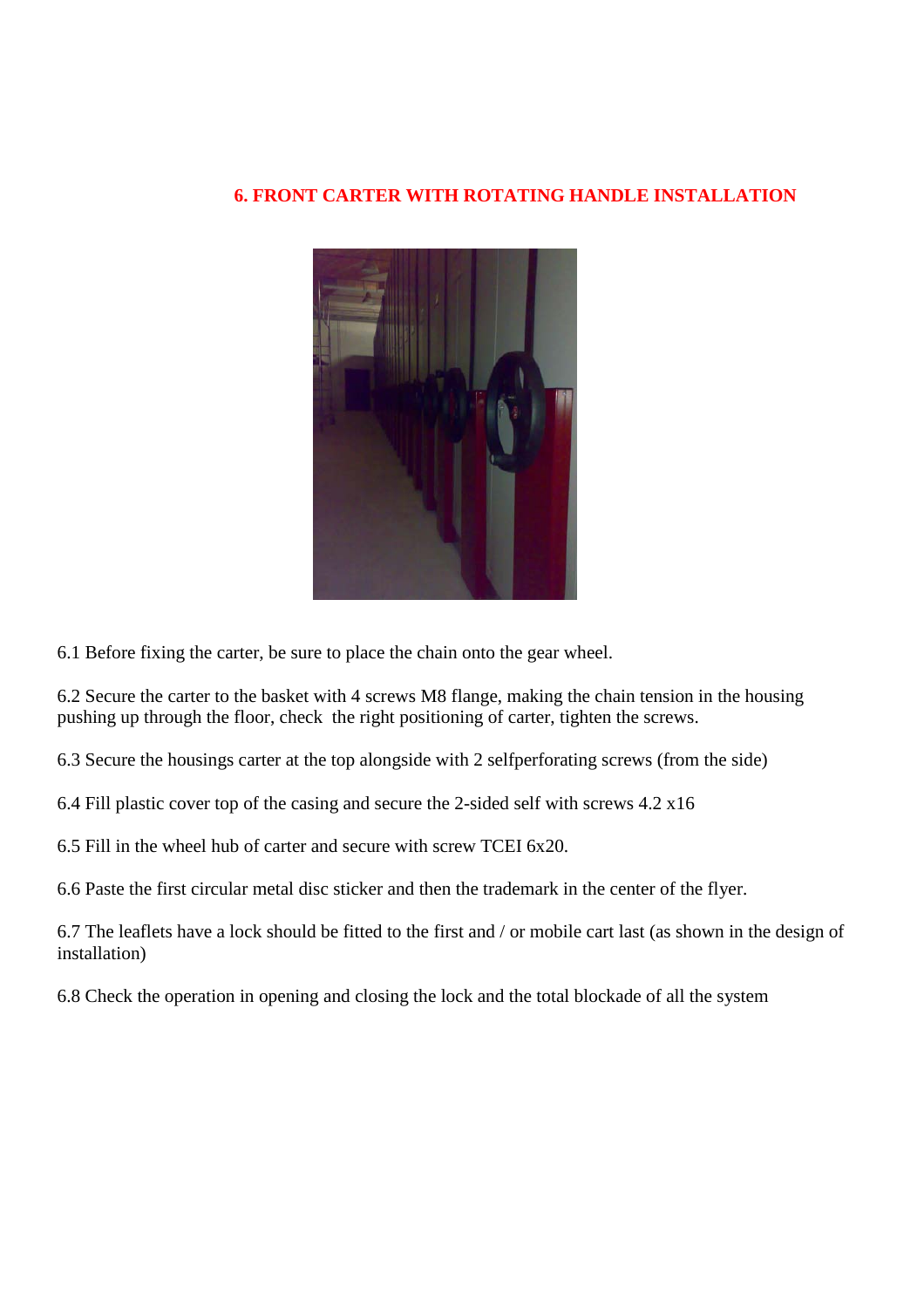# **7. SHELVES POSITIONING**



- 7.1. Use 4 zinc coated hooks per shelf and fix them into the holes of lateral panels.
- 7.2 Lay the hooks above the shelves.
- 7.3 Shelves are regulating in height within a distance of mm.25.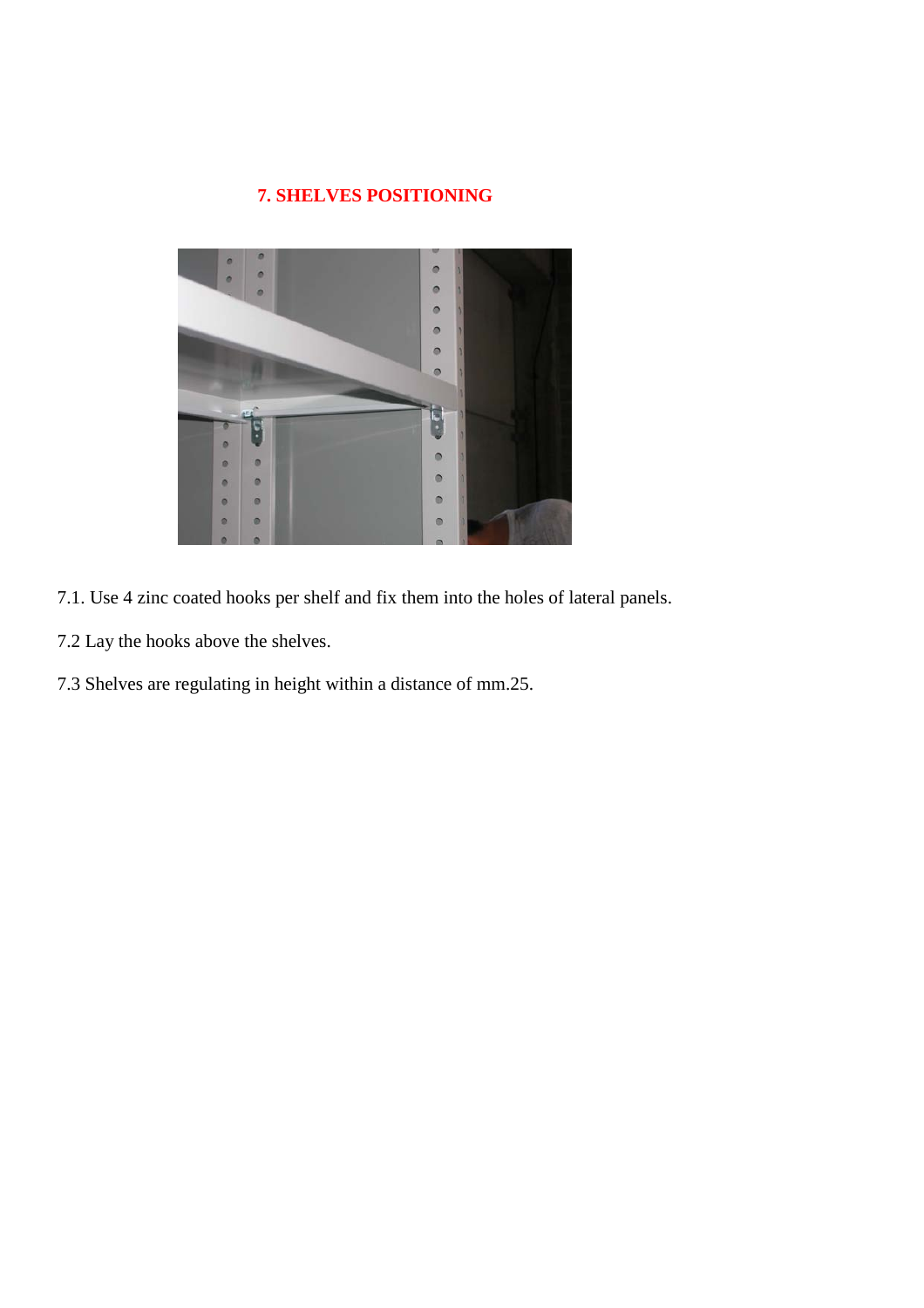#### **8. SLIDING DOORS INSTALLATION**

8.1 Start installing the lateral uprights and fix to the sides with screws and nuts 6x12 TE m6.





8.2 Secure the lower profile of sliding doors with selfperforating screws TE 4.2 x16, first to the uprights, then to the fixed or mobile bay.

8.3 Attach the profile mounted above, enter the doors, then fix with selfperforating screws corners of the profiles to hats.

8.4 The doors should be added at the top in the guide "U" shaped, set the doors down so that the sliding bearings are placed into the profile of driving less.

8.5 Check the correct and fluid sliding of the door and their exact verticality.

8.6 Install the plastic black handles and lock into the profiles slicing, put the pallets in a snap lock to prevent their exit from home site.

8.7 Check with the keys correct locking and unlocking of each door.